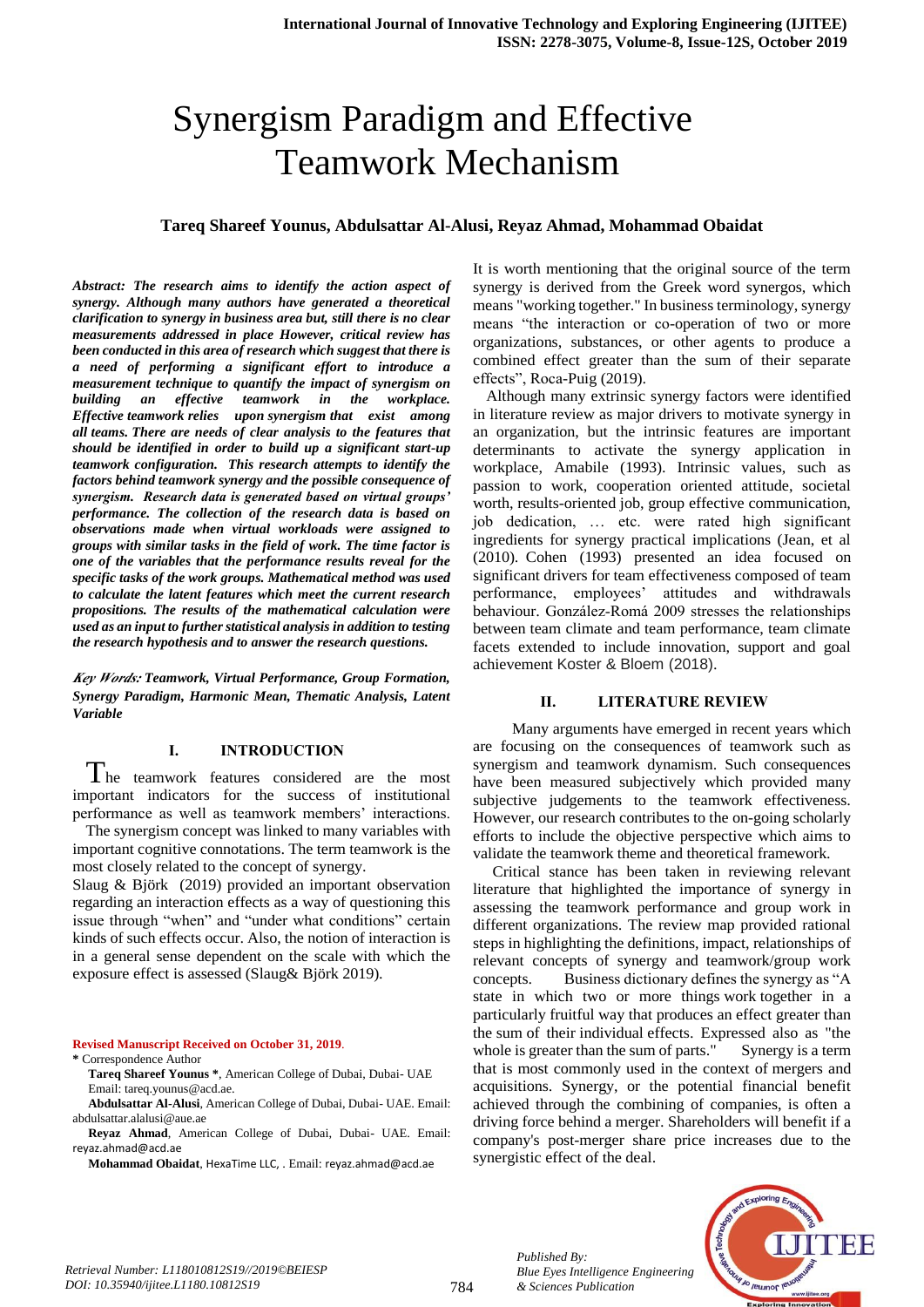The expected synergy achieved through the [merger](http://www.investopedia.com/terms/m/merger.asp) can be attributed to various factors, such as increased revenues, combined talent and technology, or cost reduction (Amabile 1993).

 However, Literature on synergy has provided many definitions to synergy as a system concept which highlighted the collaborative, interactions, knowledge sharing, experience exchange and value added to the group performance (Wagner, et al 2016). Against this background synergy is an objective based calculation of the quality of team performance which should focus on the qualities of team formation based on skills, experience, qualifications, and area of specialization for those who are committed to the assigned tasks by an organization (Larsson & Finkelstein1999); this need to be elaborated on an inductive approach as to how does this work?

 Based on reviewing the literature and current research theme the conceptual model is promoted. Teamwork, on the other hand is linked to the concept of synergy, the concepts presented by many authors focused on team formation and have provided some insights to improve team cooperation, interactions and leadership in the team. The focal point has to build cohesive efforts to reach the intended group goals (Gnizy et al 2016). Through synergism paradigm the team members will learn a new set of skills which mostly generate a foundation to work in different attention (Gallagher et al, 2005). Attention refers to the ability to use mental powers upon tasks and teamwork mission such as careful listening and understanding the teamwork advantage and competition to meet the standards scheduled time line (Gallagher et al, 2005).

 Kraus & Gast (2017) group work based on cooperative intention, team attitude, fair competition and synergy should be supported by a healthy environment; if the teamwork confronted by many obstacles which limit the group work performance the synergy outcome will be affected as well (Jones & Barry 2011). However, a synergistic and collaborative team should consider in forming a group work instead of just forming groups based on the mechanistic group concept (Silber and others, 2016). In this research, we propose that group work to be formed according to the team spirit for which the objective perspective model is considered.

 Consequently, through reviewing literature in this area of research nothing found about how the mechanism of synergy is objectively assessed related to the group performance and achievement. This research sought to create the mechanism for assessing the synergy linked to the different teams and groups work. Synergism in general boost employee's moral, such theme brought forth through the literature review; synergism as a concept associates with teamwork mechanism at workplace. To sustain effective teamwork outcome requires standard features which should be acquired by the team, such rethinking has driven the search for innovative solutions to any designated tasks assigned to the teamwork in business (Gallagher et al, 2005). However, the research model is constructed is shown in figure (1) to reflect research theoretical framework.



**Fig 1. The hypothesized model**

## **III. RESEARCH METHODOLOGY**

Ontology research approach is used as start-up step in this research methodology. Since the ontology research methodology deals with nature of reality and a system of belief which reflects an interpretation by an individual about what constitutes a fact. The research will conceptualize potential outcomes of an analysis on the relationship among research dimensions (Vogl, et al, 2019), (Gallagher et al, and 2005).

Moreover, thematic analysis being used as theoretical and interpretative frameworks to conceptualize the qualitative context of synergism. It is compatible with phenomenological approaches which we addressed in this research that are behind synergy theme there are many interrelated teamwork members' features which are all qualitative in nature (Braun et al 2018). This view being capitalized on the quantitative analysis and that result in a statistical parameters. In this context the research methodology is expected to generate new insight to the teamwork- synergism attitude in the workplace.

## **A. Participants and data generating**

Two virtual groups have been taken for the research as samples for generating data. Similarities in group assignments have been considered. The groups have granted the researchers to have an access to their performance and outcome. Observations for fifteen paired teams have been chosen. The total number of observations thus becomes (2\*15=30) (Krejcie & Morgan, 1970). A threshold of 32 hours has been assigned to both groups as a standard score.

## **B. Research contribution**

*Published By:*

*& Sciences Publication* 

*Blue Eyes Intelligence Engineering* 

Our study contributes to the literature in the following ways:

- Exploring the time line synchronization if any among the observed teams.
- Analyzing the gap if any among teams performance.
- Conceptualizing the harmonic corporate efforts based on synergistic paradigm.
- Identifying the role of latent factor in teamwork harmony.



*Retrieval Number: L118010812S19//2019©BEIESP DOI: 10.35940/ijitee.L1180.10812S19*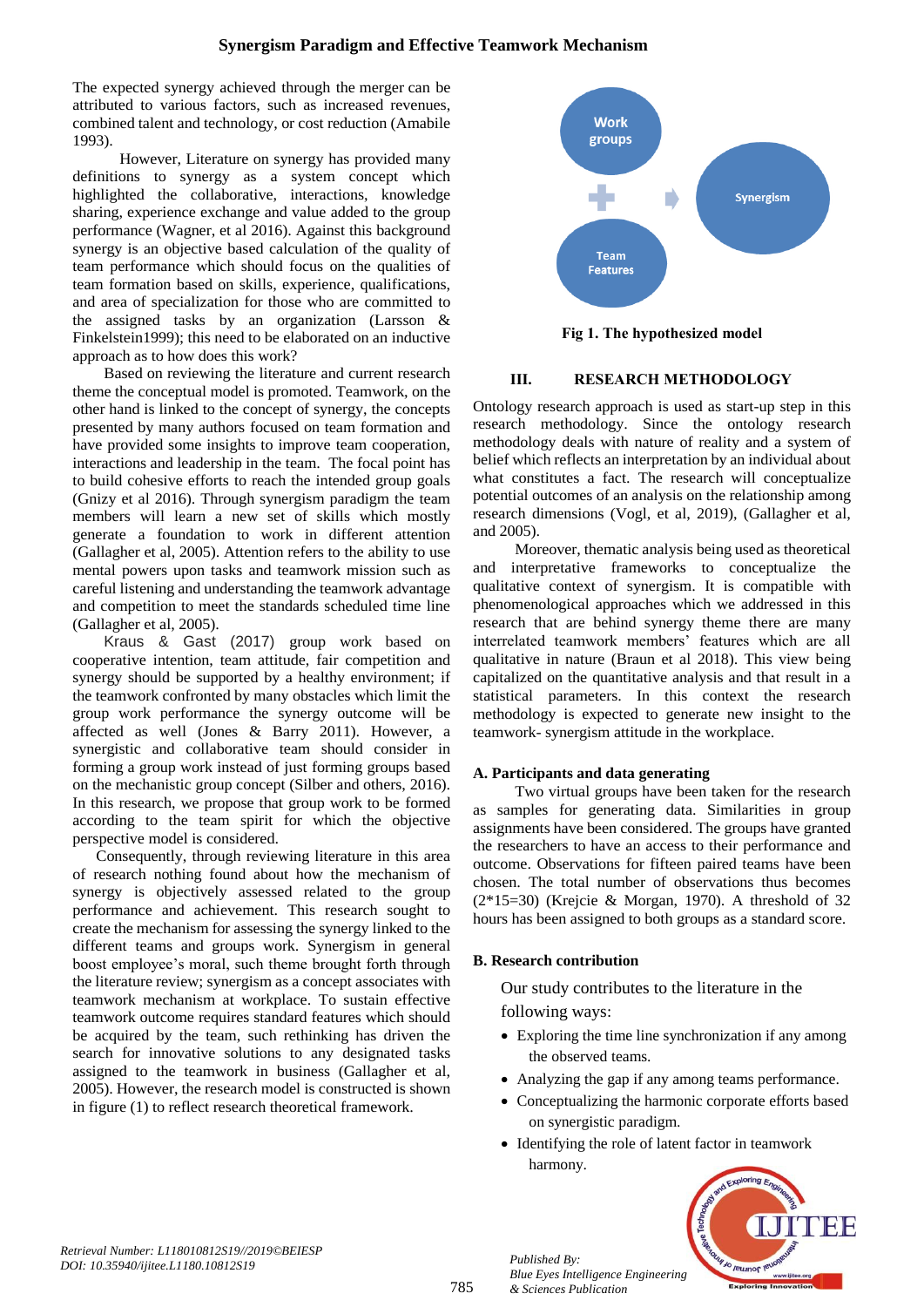• Refinement attempt to confirm that teamwork passion including relevant features is behind effective group performance to the designated tasks.

## **C. Research Problem**

The topic of synergism and its association with many other areas of science is one of the largely studied topics by the scholars in the past and still being studied. Scholars show different reasons as to why synergism has been an issue of many planners and managers. One of the reasons is that the features of synergism behavior has become a factor that has direct impact on the overall performance of the effective teams. However, the main questions are as follows:

- How the groups or business community should leveraging the standards of group work performance?
- How synergy factor influences the outcome of group work performance?
- Does latent variable contributes to harmonic team performance?
- Which group (set of teams) met the threshold standard timeline or otherwise?

## **D. Research Hypothesis**

It is worth mentioning that the research is exploring the influence of synergism theorem on activation of a corporate and collaborative codes of actions in teamwork performance. Based on the literature review and research theoretical model, we hypothesize:

**Hypothesis 1:** Latent factor stands behind synergism action of teamwork mission achievement.

**Hypothesis 2:** All the sample means are not equal and they have a significant differences

## **E. Research Validity and Reliability**

Comprehensive discussion with the colleagues who have deep knowledge, experience and skills in math's, statistics and management area of specializations were made. The discussion helped in confirming the face validity for the research tools and measurement. Their views also led us to prepare the query tool in generating research data.

The Cronbach alpha coefficient for the two observed groups' items is 87% as in table (1) which suggests that the items have relatively high internal consistency.

## **F. Strategy Analysis**

To test the proposed expected model relationship we performed descriptive statistics that summarize a given data set. This can be either a representation of the entire or a sample of a population. In our research approach the descriptive statistics used were the measures of central tendency and measures of variability.

## **Table (1)**

## **Reliability Statistics**

| Cronbach's Alpha | N of Items |
|------------------|------------|
|                  |            |

**G. Results**

### **Descriptive results**

The findings presented in table (2) provide clear gaps between groups time span in each individual group and between both groups. The mean and SD for group1 (47.87) and SD (16.12392), whereas for the group 2 mean (48.73) and standard deviation (14.14449). The gap is slightly different in the mean and standard deviation, but the individual team performance provided differences.

In this condition the research identifies the rationale behind such differences between each teams time taken to complete the task and the given estimated threshold time of 32 hours to achieve the designated mission.

| <b>Groups</b>    | Groups (*) Scores by Hours<br>Group 1 | Group 2         |
|------------------|---------------------------------------|-----------------|
| $\,1$            | $22\,$                                | 28              |
| $\overline{2}$   | 33                                    | $\overline{45}$ |
| $\overline{3}$   | 38                                    | 46              |
| $\overline{4}$   | $30\,$                                | 44              |
| $\overline{5}$   | 58                                    | $\overline{45}$ |
| 6                | 52                                    | 61              |
| $\boldsymbol{7}$ | 36                                    | 38              |
| 8                | 67                                    | 55              |
| 9                | 40                                    | 43              |
| 10               | 74                                    | 78              |
| $11\,$           | 66                                    | 69              |
| $\overline{12}$  | $\overline{45}$                       | 35              |
| 13               | 34                                    | 33              |
| 14               | 67                                    | 46              |
| $\overline{15}$  | 56                                    | $\overline{65}$ |
| Mean             | 47.8                                  | 48.7            |
| SD               | 16.1                                  | 14.1            |

**Table 2: Descriptive Research Observed Data for both Groups (\*) Scores by Hours**

(\*) *Group means the set of teams.* 

Furthermore data description includes both arithmetic means and harmonic means which are used as measures of the central tendency. The Harmonic mean has broad implications for the analysis of large datasets which enhances the potential for scientific discovery in such cases (Wilson, 2019). Nevertheless, calculations were generating additional primary data which the research is using for further statistical analysis.

Latent variable is included in our research to use it as start up for synergism concept. The synergy is not observed as physical item in the qualitative measurements. The team work is grand name for the interactions sets of variables such as team members' passions to work and cooperate, skills, experiences, loyalty, respect rules, team vision awareness, and sincerity, commitment, accepting challenges, time management skills, effective communication among group work and many other criterion.

However, the interrelation, among team members in action and their mission fulfilments could not be detected.



*Published By:*

*& Sciences Publication* 

*Blue Eyes Intelligence Engineering*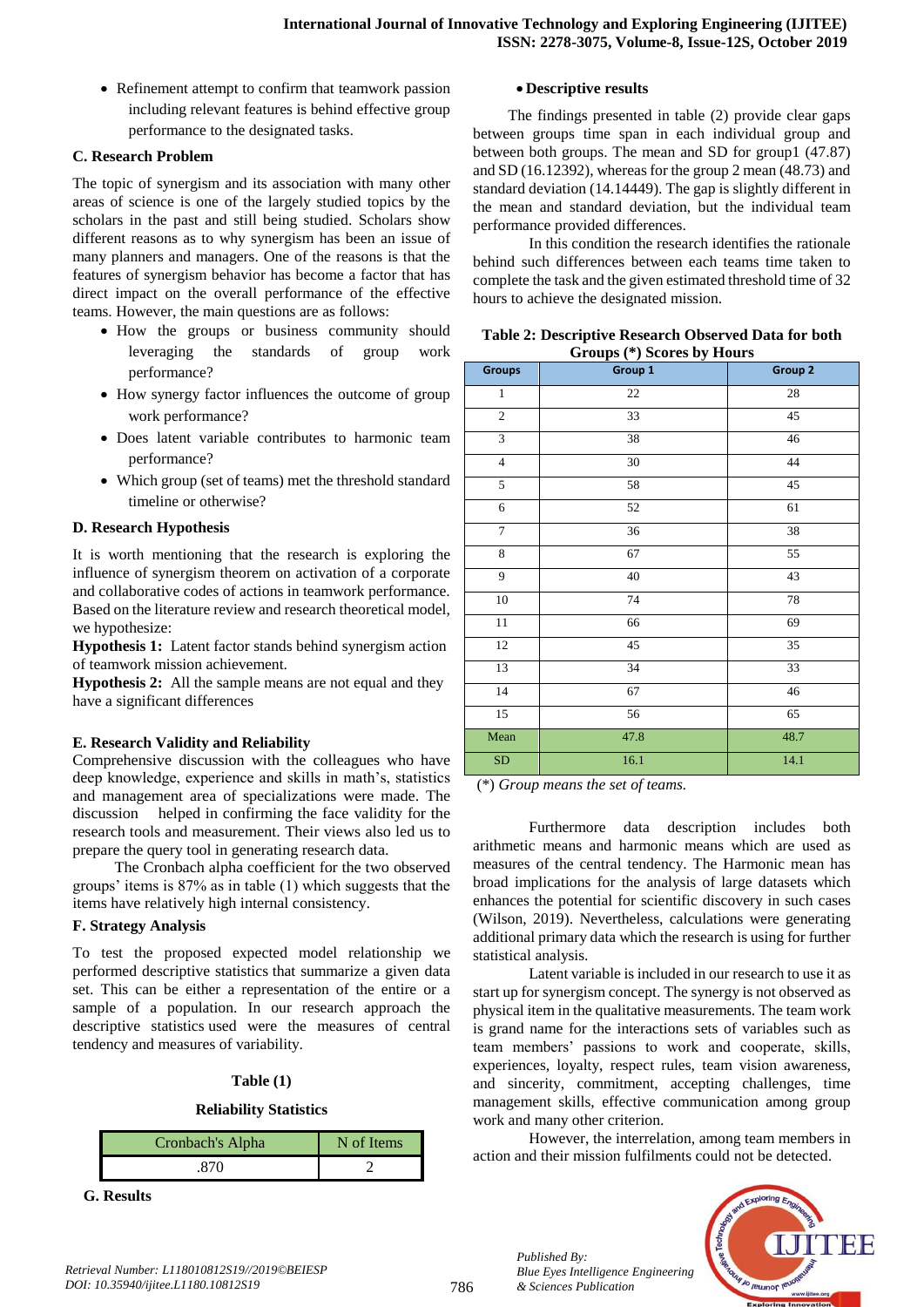## **Synergism Paradigm and Effective Teamwork Mechanism**

The only way to reach the teamwork achievement and outcome is in meeting the timeline target that is specified by the management based on rational measurement standards. The reflection of the latent variable in such interaction, we refer them as the synergy theme action in place. In table (3) the latent variable is the result of smoothing differences between harmonic mean and arithmetic mean. The results have shown slight differences but this is an important outcome for further analysis. It needs careful manipulation as causal relationship in team network interactions (Bollen, 2014). The latent variable is a hidden variable that is not directly observed but is rather inferred through a mathematical

Calculations based on other variables that are observed and measured.

| Table (3)                                    |
|----------------------------------------------|
| <b>Harmonic and Arithmetic means records</b> |

|    | Grou | Grou  | Harmon | Arithme | Latent |
|----|------|-------|--------|---------|--------|
|    | 22   | 28    | 24.64  | 25      | 0.36   |
|    | 33   | 45    | 38.08  | 39      | 0.92   |
|    | 38   | 46    | 41.62  | 42      | 0.38   |
|    | 30   | 44    | 35.68  | 37      | 1.32   |
|    | 58   | 45    | 50.68  | 51.5    | 0.82   |
|    | 52   | 61    | 56.14  | 56.5    | 0.36   |
|    | 36   | 38    | 36.97  | 37      | 0.03   |
|    | 67   | 55    | 60.41  | 61      | 0.59   |
|    | 40   | 43    | 41.45  | 41.5    | 0.05   |
|    | 74   | 78    | 75.95  | 76      | 0.05   |
|    | 66   | 69    | 67.47  | 67.5    | 0.03   |
|    | 45   | 35    | 39.38  | 40      | 0.62   |
|    | 34   | 33    | 33.49  | 33.5    | 0.01   |
|    | 67   | 46    | 54.55  | 56.5    | 1.95   |
|    | 56   | 65    | 60.17  | 60.5    | 0.33   |
| Av |      |       |        |         |        |
| SD | 16.1 | 14.14 | 14.30  | 14.27   | 0.55   |

The findings in table (3) provide clear insight to address the thematic analysis which generates relevant theoretical frame of reference to proceed for further rectification to the synergism outcome in quantitative parameters. The research suggests to compute the deviation and record it.

The deviations in column (3) and column (5) of table-4 being calculated using the following formula in Table (4 as below):

Deviation=  $T(1 \text{ or } 2)$  (value) X (Standard deviation) of the latent variable  $(= 0.55)$ 

This calculation applied to all other teams' actual performances, then to reach the difference of the average deviations that occurred from the time threshold assigned to fulfil the teamwork assignment. This gives the existence of synergism that is taking place in the performance of the two groups.

|  |  | Table (4) Deviations among teams |  |  |
|--|--|----------------------------------|--|--|
|--|--|----------------------------------|--|--|

| Obs.,                                   | Group 1           | Dev. $1$ | Group 2. | Dev. $2$ |
|-----------------------------------------|-------------------|----------|----------|----------|
| $\mathbf{1}$                            | 22                | 12.10    | 28       | 15.40    |
| $\overline{2}$                          | 33                | 18.15    | 45       | 24.71    |
| $\overline{3}$                          | 38                | 20.90    | 46       | 25.31    |
| $\overline{4}$                          | 30                | 16.50    | 44       | 24.21    |
| $\overline{5}$                          | 58                | 31.91    | 45       | 24.76    |
| 6                                       | 52                | 28.61    | 61       | 33.56    |
| $\overline{7}$                          | 36                | 19.80    | 38       | 20.90    |
| 8                                       | 67                | 36.86    | 55       | 30.26    |
| 9                                       | 40                | 22.01    | 43       | 23.66    |
| 10                                      | 74                | 40.71    | 78       | 42.91    |
| 11                                      | 66                | 36.31    | 69       | 37.96    |
| $\overline{12}$                         | 45                | 24.76    | 35       | 19.25    |
| 13                                      | 34                | 18.70    | 33       | 18.15    |
| 14                                      | 67                | 36.86    | 46       | 25.31    |
| 15                                      | 56                | 30.81    | 65       | 35.76    |
|                                         | Deviation Average | 26.33    |          | 26.81    |
| <b>Standard Deviation</b>               |                   | 8.87     |          | 7.78     |
| Contribution of synergism<br>(hours)    |                   | 5.67     |          | 5.19     |
| Contribution of synergism<br>percentage |                   | 17.71%   |          | 16.22 %  |

 The results of deviations average in both teams have provided slight differences. The average of deviations of group  $(1)$  is  $(26.33)$  and that of the group  $(2)$  is  $(26.81)$ . Since all results are positive it implies the existence of synergism. It existed as a qualitative indicator to define the teamwork mechanism behavior through fulfilling their designated mission.

The standard deviations for the group (1) and group (2) are (8.87) and (7.78) respectively. This also shows a slight differences between the two groups.

However synergism theme has contributed positively, because targets were seen to be achieved in time lesser than the designated threshold time. The contributions of synergism as shown, in the above table are (5.67 average hours for group 1) and (5.19 average hours for group 2). This indicates a percentage contribution of group (1) as (17.71%) and that of the group (2) as (16.22%).

 This means that the team formation is done by considering the features of the team work in place to fulfill the designated mission.



*Retrieval Number: L118010812S19//2019©BEIESP DOI: 10.35940/ijitee.L1180.10812S19*

787

*Published By: Blue Eyes Intelligence Engineering & Sciences Publication*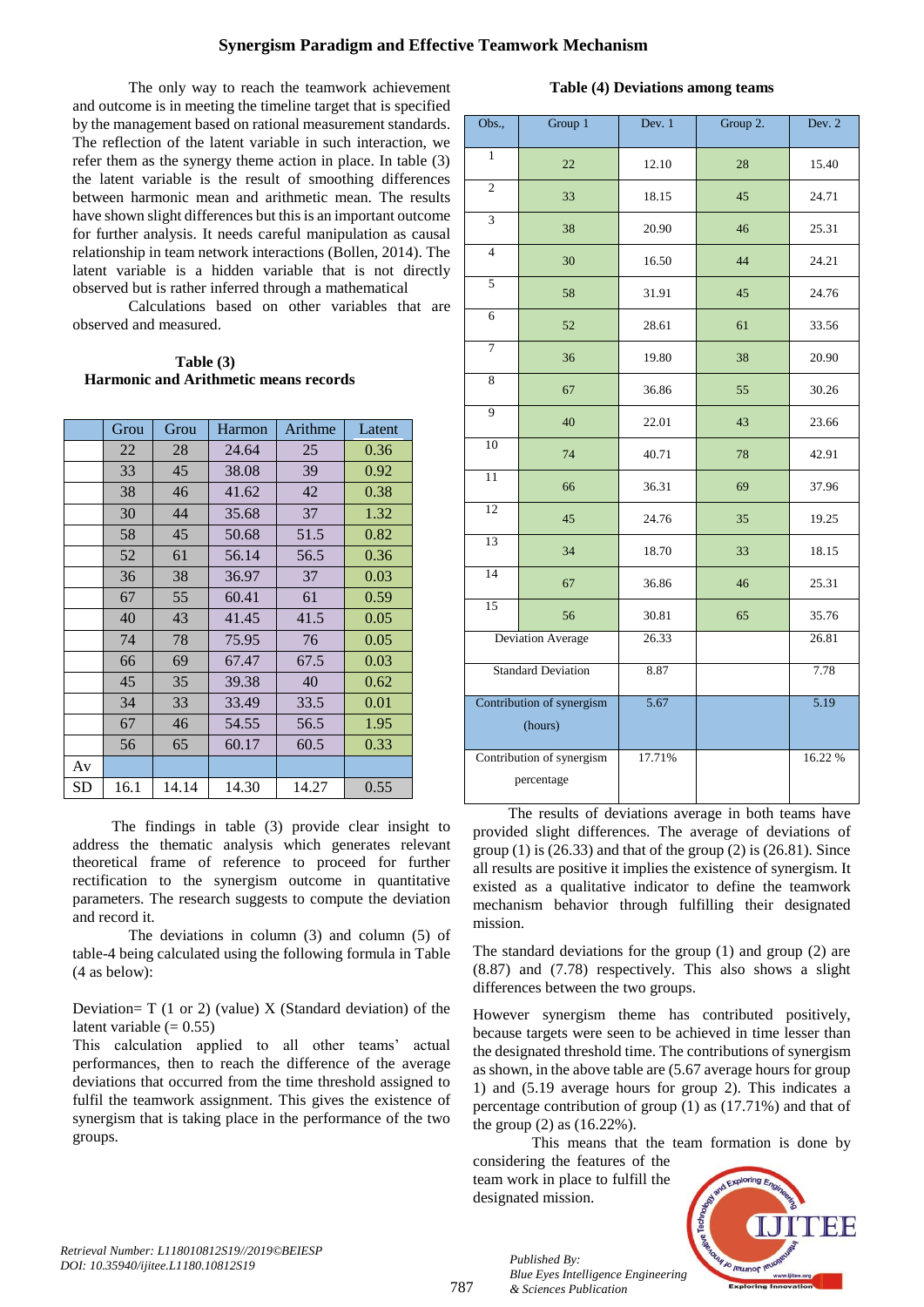Ultimately, the findings have provided that (H1) Latent factor stands behind synergism action of teamwork mission achievement, and thus, the null hypothesis is rejected.

### **Inferential analysis results**

 Further to the fact that synergy is almost thematically addressed by the descriptive statistic made, it encouraged us to go for an inferential analysis. The research sample and generated data have met the conditions to go for the t-test as an inferential statistical analysis. The research assumed that there is a significant difference between the means of two observed set of the groups compared to the estimated standards hours of (32 hours). The analysis outputs using SPSS software are in tables  $(5 \& 6)$ . The reference of the research preposition is based on the logic of synergism theme which denotes to certain team formation features. The t-test is one of many tests used for the purpose of hypothesis testing in statistics.

#### **Table (5)**

#### **One-Sample Statistics**

|        |    |         | Std.      | Std. Error |
|--------|----|---------|-----------|------------|
|        | N  | Mean    | Deviation | Mean       |
| Group1 | 15 | 47.8667 | 16.12392  | 4.16318    |
| Group2 | 15 | 48.7333 | 14.14449  | 3.65209    |

The above table presents the mean values for both groups in the research as (47.87) and (48.73) for group one and group two respectively. The corresponding standard deviations provided are (16.12) and (14.14) respectively. The standard errors of the means for both groups are (4.16) and (3.65) respectively.

| l'able (6) |  |
|------------|--|
|------------|--|

| <b>One-Sample Test</b> |                   |    |            |            |                 |         |
|------------------------|-------------------|----|------------|------------|-----------------|---------|
|                        | Test Value $=$ 32 |    |            |            |                 |         |
|                        | 95% Confidence    |    |            |            |                 |         |
|                        |                   |    | Sig.       |            | Interval of the |         |
|                        |                   |    | $(2-taile$ | Mean       | Difference      |         |
|                        | t                 | df | d)         | Difference | Lower           | Upper   |
| Group1                 | 3.811             | 14 | .002       | 15.86667   | 6.9375          | 24.7958 |
| Group 2                | 4.582             | 14 | .000       | 16.73333   | 8.9004          | 24.5663 |

 The mean difference values for group one is (15.87) and the mean difference for group two is (16.73). Through this difference we conclude, that group one have practiced synergism theme more than the group two. This observation confirms the conclusion that we made in the descriptive analysis. However, the calculated (t) value is (3.8) for group one and (4.58) for group two and both of these values are in the range of significant value of (0.05). Thus, both of these results prove that the hypothesis (2) "all the sample means are not equal and they have a significant difference". This differences are in favour of synergism theme.

# **IV. CONCLUSION**

 Synergism is a widespread theme needed in different organizations. It is a time wise hub and a competitive advantage element in highly organized organizations.

The current research is characterized by presenting the idea of standardization of the synergy as a term and as an action.

The concept of synergy is linked to working as a team. Where the term team in the field of work has importance in terms of management expectations when planning to accomplish specific tasks and within standard duration of time.

While it is rare to find clear criteria for measuring the synergy in the research on this subject, the current research initiated the introduction of an exploratory approach to the standardization of synergism.

The current research provides an introduction to the analysis of the elements in an ontological framework as well as its integration into the quantitative framework. This research produced the data according to the observations and virtual estimates of the work groups. The aim is to be precise in providing the requirements of exploratory research in the field of the synergism, which includes monitoring the latent variable that is not visible.

 Research initiatives are the simulations of the theoretical concept of the virtual reality in which the team lives. It is to be noted that providing a team with specific specifications is the mainstay of reaching the goals of the synergy.

From this point of view, data were processed according to the logic of descriptive statistics and deductive statistics. Conclusion of the research confirms the achievement of the synergy of the working groups.

The research results in a qualitative-quantitative analysis of the statistical evidence that there is possibility to standardize the synergy. Thus it can possibly be used in decision making of differentiation between the team that met the synergy estimates as well as the value added time to outstanding achievement. This research with an original results and synchronized analysis will open new avenue to furthering the path of synergism theme.

## **REFERENCES**

- 1. Amabile, T. M. (1993). Motivational synergy: Toward new conceptualizations of intrinsic and extrinsic motivation in the workplace. Human resource management review, 3(3), 185-201.
- 2. Bollen, K. A. (2014). Structural equations with latent variables (Vol. 210). John Wiley & Sons.
- 3. Braun, V., Clarke, V., Hayfield, N., & Terry, G. (2018). Thematic analysis. Handbook of research methods in health social sciences, 1-18.
- 4. Cohen, S. G. (1993). Designing effective self-managing work teams. Centre for Effective Organizations, School of Business Administration, University of Southern California.
- 5. Gallagher, A. G., Ritter, E. M., Champion, H., Higgins, G., Fried, M. P., Moses, G. & Satava, R. M. (2005). Virtual reality simulation for the operating room: proficiency-based training as a paradigm shift in surgical skills training. Annals of surgery, 241(2), 364.
- 6. Gnizy, I., Shoham, A., & Asseraf, Y. (2016). Does Firm Strategic International Orientations Synergize? In Let's Get Engaged! Crossing the Threshold of Marketing's Engagement Era (pp. 677-678). Springer International Publishing.
- 7. González‐Romá, V., Fortes‐Ferreira, L., & Peiro, J. M. (2009). Team climate, climate strength and team performance. A longitudinal study. Journal of Occupational and Organizational Psychology, 82(3), 511-536.



*Published By:*

*& Sciences Publication*